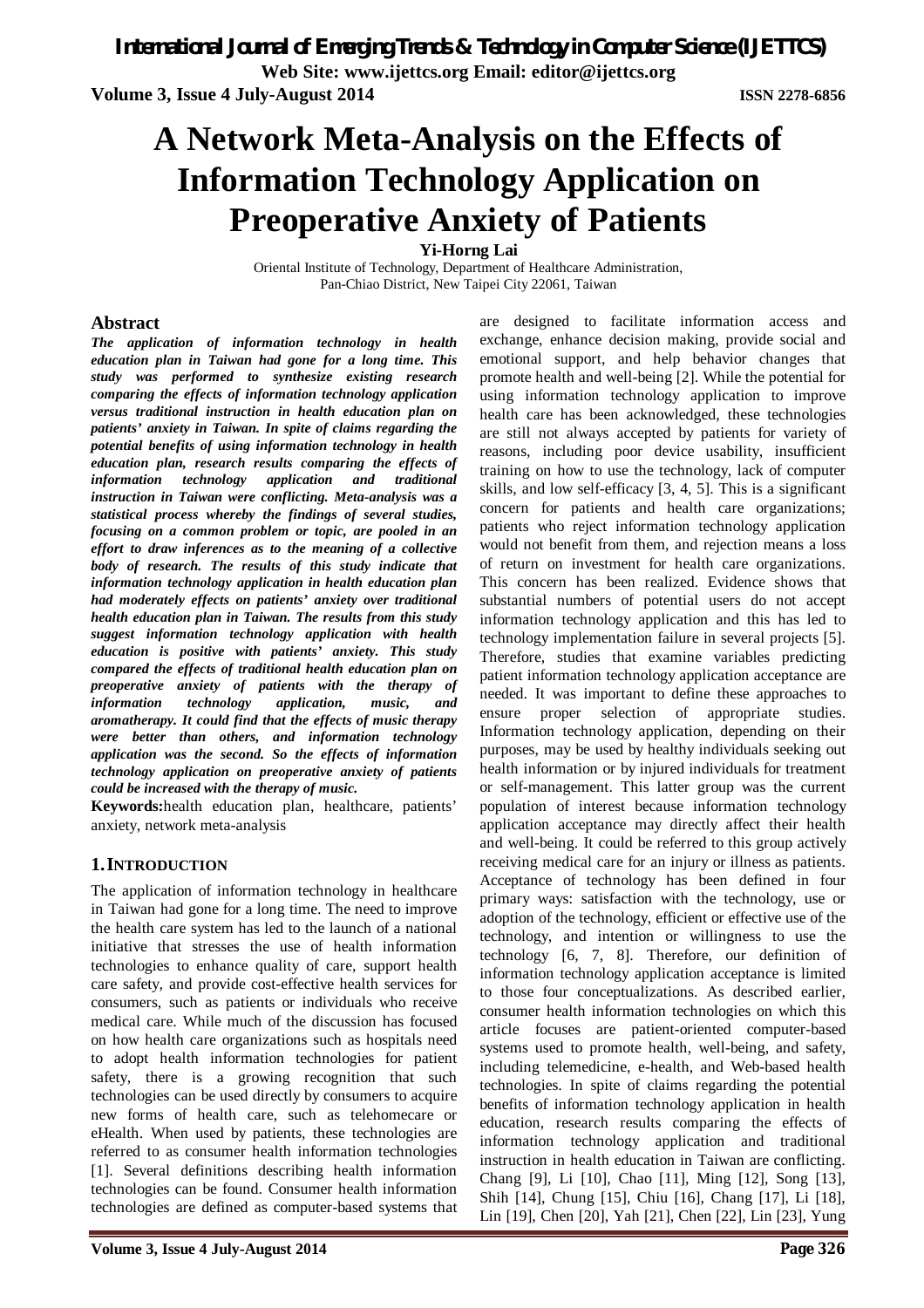[24], Chang [25], and Liu [26] all reported significant gains for information technology application over traditional instruction in health education in patients' anxiety. However, Wu [27] had found no significant differences between information technology application and traditional instruction in health education in patients' patients' anxiety. Meta-analysis was a statistical process whereby the findings of several studies, focusing on a common problem or topic, are pooled in an effort to draw inferences as to the meaning of a collective body of research [28]. Early meta-analysis studies were published prior to the microcomputer revolution, since 1970. In an effort to lend data to this debate, this study provides the meta-analysis verse traditional instruction in health education in patients' anxiety

# **2.MATERIALS AND METHODOLOGY**

The research methodology implicated in this study was the meta-analytic approach which was similar to that suggested by Higgins, Thompson, Deeks, and Altman [29]. Their approach requires a reviewer to locate studies through objective and replicable searches, code the studies for salient features, describe outcomes on a common scale, and use statistical methods to relate study features to outcomes. This approach requires the reviewer to use objective procedures for locating studies, use quantitative techniques to describe study features and outcomes, and use statistical methods to summarize overall findings and explore relationships between study features and outcomes. The research framework of this study was as Figure 1. H1 is information technology application with health education is negative with patients' anxiety.





#### **2.1 Research Data**

These studies considered for use in this meta-analysis came from Taiwan Theses and Dissertations Knowledge Value-Added System. 19 theses were located through this search procedure. They include 19 studies for patients' anxiety. Several criteria were established for inclusion of studies in the present analysis as:

- 1. The study had to compare the effects of information technology application and traditional instruction in health education plan on patients' anxiety.
- 2. The study had to provide quantitative results from both information technology application and traditional instruction in health education plan classes.
- 3. The study had to use Taiwan patients as subjects.
- 4. The study could be obtained with full-text.

Taiwan Theses and Dissertations Knowledge Value-Added System was the project entrusted to

TaiwaneseNational Central Library (NCL) by the Department of Higher Education of The Ministry of Education in Taiwan. As recalling to the past efforts of theses and dissertations related information gathering, NCL started editing and printing of Catalog of Theses and Dissertations in Taiwan in 1970. Taiwanese NCL has implemented the specific plan of theses and dissertations abstracts nationwide since 1994 by establishing abstracts files of theses and dissertations and launched web version of on-line search system which got very good feedback about positive value by various fields in 1987. In 1998, it also established theses and dissertations abstracts online system with the financial support by The Ministry of Education in Taiwan. Taiwanese NCL held the opening ceremony of National Theses and Dissertations Abstract File Building Plan which set up another new milestone on formal internet service of theses and dissertations. After 2000, Taiwanese NCL added functions of uploading of full text electronic theses and dissertations and online printing of authorization papers in addition to above mentioned National Theses and Dissertations Abstract File Building Plan. Thus Taiwanese NCL integrated the existing collaborative production and sharing of on-line database of National Theses and Dissertations information network [30].

#### **B. Data Analysis**

Meta-analysis was originally created by Glass, McGaw, and Smith [31]. In relating it to existing analyses, it could be classified research analysis into primaryanalysis, secondary analysis, and meta-analysis.Primary analysis is the original analysis of raw data. Secondary analysis uses alternativeanalytical techniques to analyze the same data to answer the same research questions, oruses the same techniques to answer different questions from the same data.A meta-analysis encompasses results of studies that are already conducted. It did not use the term to refer to the analysis of a planned series of investigations.Purpose of ameta-analysis was not simply to summarize a whole body of literature with a single effectsize or overall significance level. It also tried to determine how study features influenceeffect sizes. The effectiveness of information technology application in health education and training was determined by the overall effect of the treatment. Meta-analytic procedures were applied to calculate the size of this effect. As the meta-analysis progressed, and results unfolded, studies were grouped according to their common study features, and the various categories within the features were identified.Since a meta-analysis synthesizes the statistical results from many different studies, it is not necessary to define the independent variable in very specific terms. For this meta-analysis, it was sufficient to state the independent variable as the teaching method in technical education and training, which could be either computer-assisted instruction or traditional instruction. For the same reason, it was adequate to begin the meta-analysis by defining the dependent variable as student learning or achievement in learning resulting from technical education and training, as measured by some test or tests. Meta-analysis combines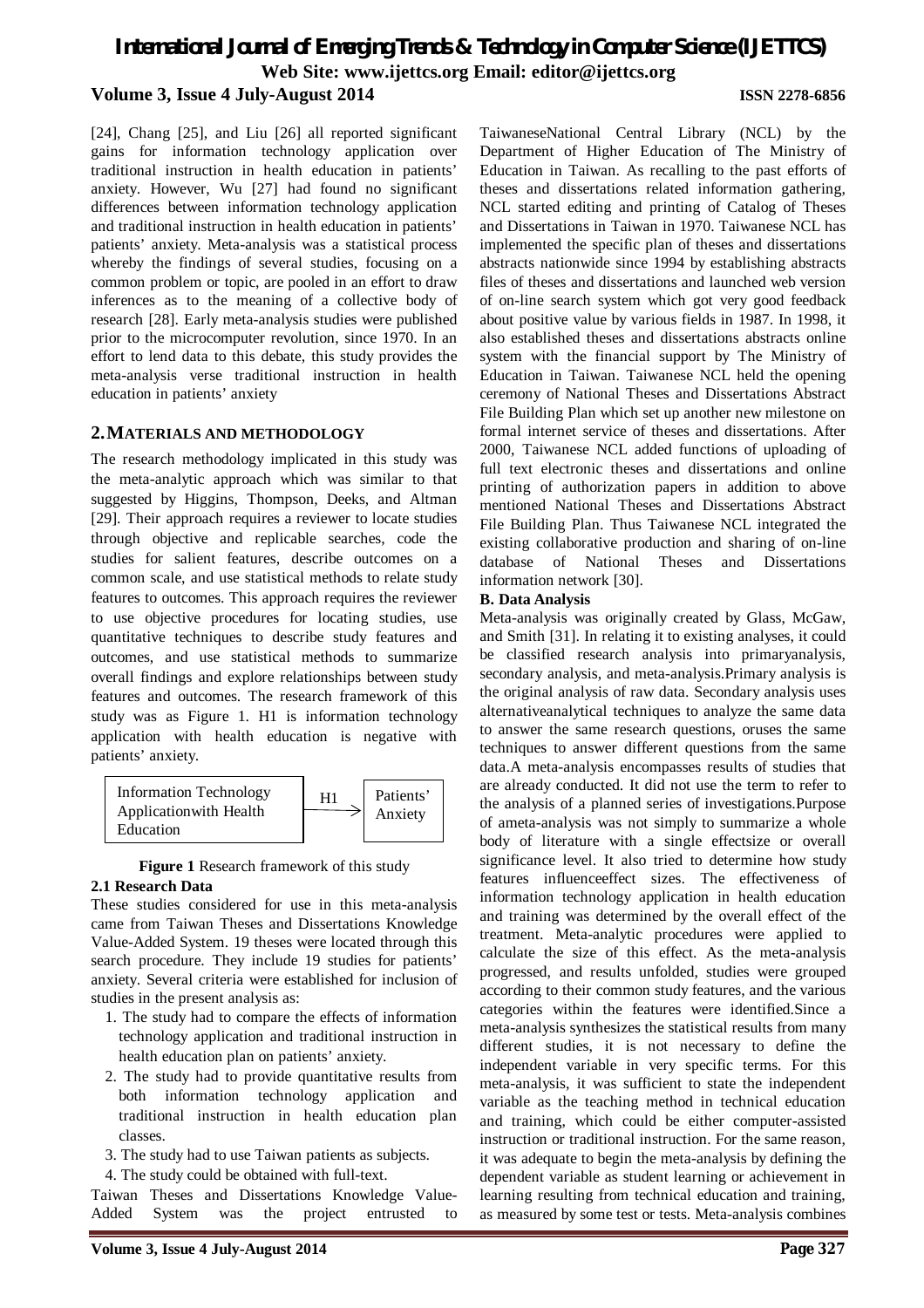statistical results with fixed effect or random effect. With fixed effect, meta-analysis assumes that the true effectsize each study is trying to estimate is the same across all the studies.There will be differences in the estimates each studyarrives at, but these are attributed to chance/randomvariations. The fixed effect  $(\theta_{\text{IV}})$  was combined into weighted average (Wi) with inversevariance method in this study. Pooled estimate is weighted average with inverse-variance method [32] as

$$
\theta_{W} = \frac{\sum_{i}^{N} W_{i} \theta_{i}}{\sum_{i}^{N} W_{i}}
$$

(1)

(2)

(3)

weights are inverse of variance as

$$
W_i = \frac{1}{SE(\theta_i)^2}
$$

Standard error of pooled estimate with inverse-variance method as

$$
SE\ (\theta_{W}) = \frac{1}{\sqrt{\sum_{i}^{N} W_{i}}}
$$

Heterogeneity (between-study variability) measuredby

$$
Q = \sum_{i}^{N} W_i (\theta_i - \theta_{i})^2
$$
 (4)

Advantages of inverse-variance method are maximizes precision of pooled estimate ΘIV, and Most importantly it is applicable to a wide range of outcome types and study types. The disadvantage of inverse-variance method is poor results when event rates are low or studies are very small. With random effect, meta-analysis incorporates an estimate of the between study variation by relaxing the assumption of that there is one true effect. True effect sizes for each study are assumed to come from a distribution of answers that will vary from study to study. The right answer that one study is trying to estimate will be different from the right answer for another study. The pooled estimate from the meta-analysis is the mean of this distribution of right answers. The random effect pooled estimate is weighted average with DerSimonian& Laird method [33] as

$$
\theta_{DL} = \frac{\sum_{i} W_{i} \theta_{i}}{\sum_{i} W_{i}} \qquad (5)
$$

Weights used for the pooled estimate are similar to theinverse-variance, but now incorporate acomponent for between-study variation:

$$
W^{-1}{}_{i} = \frac{1}{SE\ (\theta_{i})^{2} + \tau^{2}}
$$
 (6)

DerSimonian& Laird method in random effect method, assumption that there is a single true answer that all studies are trying to estimate is relaxed. Now assume that each study has a different true answer that they are trying to estimate. Assume true effect sizes Θ i have a normal distribution with mean Θ and variance τ2. τ2 is the between-study variance. Between study variance as

$$
\tau^{2} = \frac{Q - (k - 1)}{\sum_{i}^{N} W_{i} - (\frac{\sum_{i}^{N} W_{i}^{2}}{\sum_{i}^{N} W_{i}})}
$$
(7)

Where:

wi are the weights from the fixed effect inverse-variance method Q is the heterogeneity test statistic from before (either from inverse-variance method or Mantel-Haenszel method) k is the number of studies  $\tau^2$  is set to zero if Q<k-1 Ensures the test statistic Q has nice distributionalproperties, so that p-values can be derived fromstandard tables.Look up Q in tables of the chisquared distributionon k-1 degrees of freedom. The null hypothesis isthat the true effect size is the same for all studies.A statistically significant result means that there isstrong evidence against there being one commoneffect size, so we take it that there is heterogeneity.When there is little heterogeneity, so Q is smaller than k-1,  $\tau^2 = 0$  and the weights are the same as the inverse variance method. When  $\tau^2$  > 0 the weights are smaller and more similar to each other than in a fixed effect model.Because the weights are smaller, the sum of weights will be smaller, and the so the SE will be bigger, and p-values less significant.Small studies will have relatively greater influence. Advantages of DerSimonian& Laird method are as widely applicable as the inverse-variance fixedeffect model, and incorporate heterogeneity into the model. Disadvantagesof DerSimonian& Laird method are as placing more weight on smaller studies may bedangerous if smaller studies less reliable or moreprone to bias, and Danger of pretending you doesn't have to worry aboutheterogeneity anymore. Network metaanalysis is a generalization of pairwise meta-analysis that compares all pairs of treatmentswithin a number of treatments for the same condition. The graph-theoretical method foranalysis of network meta-analyses uses graphtheoretical methods that were originally developedin electrical network theory. It has been found to be equivalent to the frequenters approach to networkmetaanalysis [34]. Proportion of total variability attributed tobetween-study heterogeneity (I2). Quantifies amount of heterogeneity as

$$
I^{2} = \frac{Q - (k - 1)}{Q} \times 100\% \tag{4}
$$

 $k =$  number of studies ( $k-1 =$  degrees of freedom)  $I^2$  is set to zero if Q<k-1

Meta-analysis combines the results of a number of studies. The meta-analysis would be applied with R 3.1.1 computer software in this study.

#### **2.3Outcome Measures**

The outcomes of health education measured in these 19 theses were patients' anxiety, as indicatedon researcherdeveloped achievement tests at the end of the program.A meta-analysis was performed to synthesize existing

(8)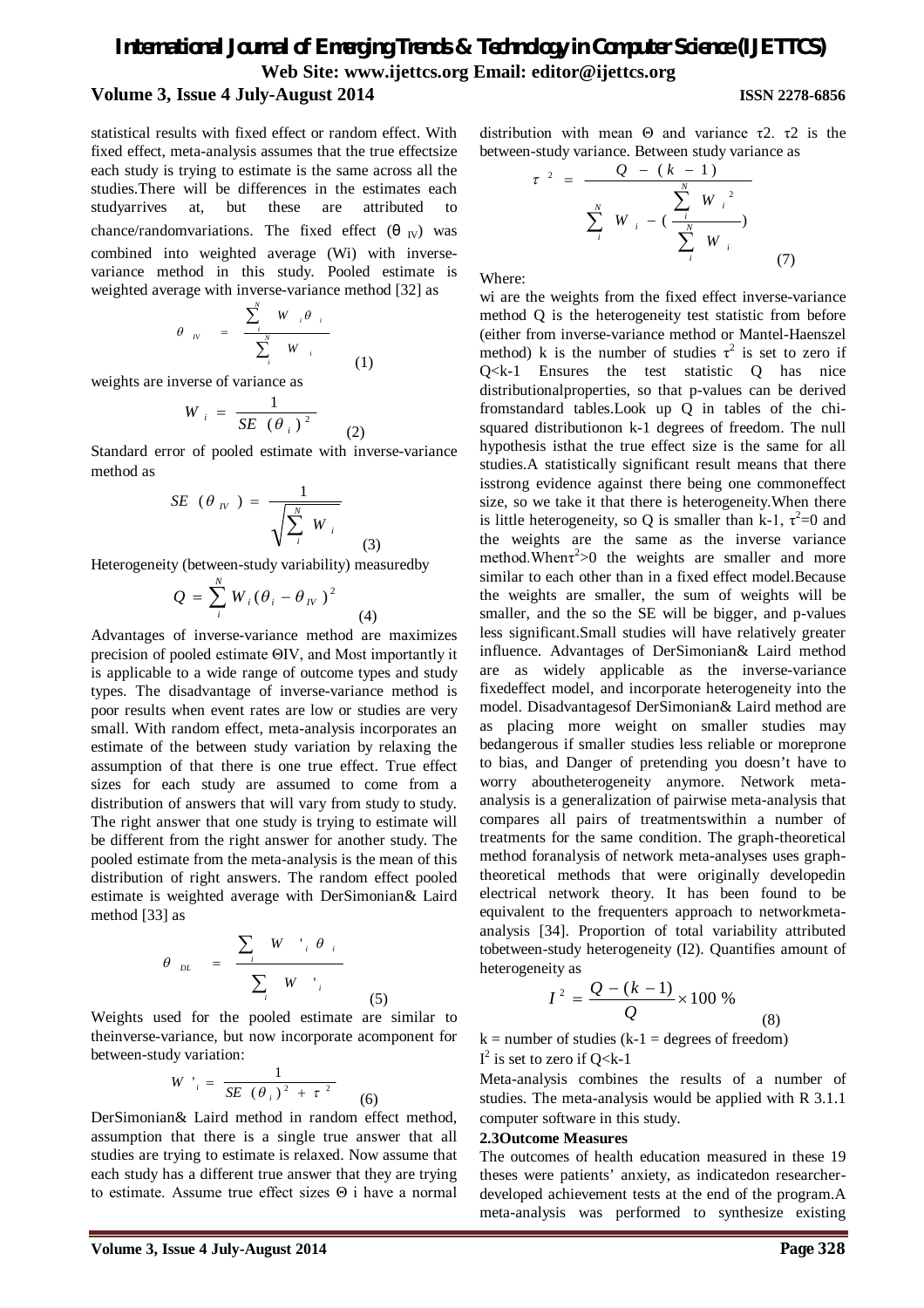research comparing the effects of information technology application and traditional instruction on students' learning achievement in Taiwan.For statistical analysis, outcomes from a variety of different studies with a variety ofdifferent instruments had to be expressed on a common scale. The transformation used for thispurpose was the one recommended by Higgins, Thompson, Deeks, and Altman [29]. For reduce measurements to a common scale, each outcomewas coded as a standardized mean difference (SMD) that was information technology application group's learning outcome (treatment group) minus traditional instructiongroup's the learning outcome (control group). First suppose that the objective of a study is to compare two groups, such as Treated (referenced as t) and Control (referenced as c), in terms of their means. Let  $\mu_T$  and  $\mu_C$  be the true (population) means of the two groups. The population mean difference is defined as

$$
MD_{i} = m_{ii} - m_{ci} \tag{9}
$$

and the standardized mean difference

$$
SE \ (MD_{i}) = \sqrt{\frac{SD_{ii}^{2}}{n_{ii}} + \frac{SD_{ci}^{2}}{n_{ci}}}
$$
 (10)

which is usually used as the effect size as weighted mean difference (WMD). This study applied the effect size as standardized mean difference (SMD) with Hedges' g. Hedges' g is an extension of Cohen's d [34]. It applied with a small adjustment to give better estimates with smaller sample size. If Ni is large then adjustment is relatively small and there is little difference between the two methods. The effect size (mean difference) of Hedges' g [34] as

$$
g_{i} = \frac{m_{ii} - m_{ci}}{S_{i}} \times (1 - \frac{3}{4N_{i} - 9})
$$
 (11)

standard error Hedges' g as

$$
SE(g_i) = \sqrt{\frac{N_i}{n_{ii}n_{ci}} + \frac{g_i^2}{2(N_i - 3.94)}}
$$
(12)

#### **2.4 Coder Reliability**

For get more reliable outcomes from coding, three researchassistants coded these studies (theses). Each of the three research assistants coded one third of the studies oneach of the independent variables. To check for accuracy, the researcher coded each of the studiesindependently. In addition,the different codes on each of the studies between research assistants were discussed. The final agreementhad to be met after discussion.

#### **3.RESULTS**

These studies considered for application in meta-analysis got from Taiwan Theses and Dissertations Knowledge Value-Added System, and 19 theses were obtained through this search method. The summarize of these 19 theses in this study was as Table 1. They all were published after 1999. Most of them with the sample size between 51 and 100 (68.42%).

| <b>Variables</b> | N       | $\%$ |        |
|------------------|---------|------|--------|
| Year of          | 1999    | 1    | 5.26   |
| publication      |         |      |        |
|                  | 2003    | 3    | 15.79  |
|                  | 2004    | 2    | 10.53  |
|                  | 2006    | 1    | 5.26   |
|                  | 2007    | 1    | 5.26   |
|                  | 2008    | 5    | 26.32  |
|                  | 2009    | 1    | 5.26   |
|                  | 2011    | 3    | 15.79  |
|                  | 2012    | 1    | 5.26   |
|                  | 2013    | 1    | 5.26   |
| Size             | $1-50$  | 3    | 15.79  |
|                  | 51-100  | 13   | 68.42  |
|                  | 101-150 | 2    | 10.53  |
|                  | $151 -$ | 1    | 5.26   |
| Total            |         | 19   | 100.00 |

#### **3.1 The Effects of Information Technology Application on the Anxiety of Patients**

19 theses with the effect of information technology application versus traditional instruction in patients' anxiety in Taiwan were in this study.They were Chang [9], Li [10], Chao [11], Ming [12], Song [13], Shih [14], Chung [15], Chiu [16], Chang [17], Li [18], Lin [19], Chen [20], Yah [21], Chen [22], Lin [23], Yung [24], Chang [25], Liu [26], and Wu [27]. The number of comparisons and the study-weighted SMD with fixed effects analysis were reported and the SMD for these 19 theses were presented as a forest plot in Figure 2. In these19theses included in thisstudy, the study-weighted SMD of all of them were positiveand favored the information technology application group.The range of the SMD was from -4.45 to .10 with Equation 11. The overall grand mean for all 19 study weighted-SMDs was - .66 ( $p < .01$ ) with Equation 1 for fixed effect model and -.69 with Equation 5 for random effect model, suggesting that the effects of preoperative anxiety of patients of information technology application group was better than traditional instruction group. For the heterogeneity of these 17 studies, Q was  $114.78$  (p-value  $\lt$  .01) with Equation 4, and I2 of 0.84 reflects the great heterogeneity across studies with Equation 8. The  $\tau^2$  is .30 with Equation 7.The funnel plot

|                                                              |       |             | $\ldots$               |                 |             |                   |                                               |            |                             |       |                           |
|--------------------------------------------------------------|-------|-------------|------------------------|-----------------|-------------|-------------------|-----------------------------------------------|------------|-----------------------------|-------|---------------------------|
|                                                              |       |             | <b>Experimental</b>    |                 |             |                   | Control Standardised mean difference          |            |                             |       |                           |
| <b>Study</b>                                                 | Total | Mean        |                        | <b>SD</b> Total | Mean        | <b>SD</b>         |                                               | <b>SMD</b> |                             |       | 95%-Cl W(fixed) W(random) |
| Chang, L. C. (1999)                                          |       | 30 - 23.440 | 8.4054506              |                 | 30 - 14.940 | 8.3828575         | 곽                                             |            | $-1.00$ $[-1.54; -0.46]$    | 3.8%  | 5.2%                      |
| Li, I. J. (2003)                                             | 30    | $-1,230$    | 6.0155050              | 30              | 3.370       | 4.4320199         |                                               |            | $-0.86$ $[-1.39; -0.33]$    | 3.9%  | 5.2%                      |
| Chao, Y. T. (2003)                                           | 34    |             | -2.670 12.6640080      | 34              |             | 1.330 10.3333392  |                                               |            | $-0.34$ $[-0.82; 0.14]$     | 4.8%  | 5.4%                      |
| Ming, C. N. (2003)                                           |       |             | 56 - 11.940 11.1655407 | 57              |             | 0.030 10.7200140  |                                               |            | $-1.09$ $[-1.48; -0.69]$    | 7.0%  | 5.7%                      |
| Song, Y.Y. (2004)                                            | 24    | $-3.170$    | 7.1697489              | 24              | 1.870       | 5.8840547         |                                               |            | $-0.76$ $[-1.34; -0.17]$    | 3.2%  | 5.0%                      |
| Shih, S. M. (2004)                                           | 33    | $-0.940$    | 0.9199457              | 32              | $-0.150$    | 1.3500000         |                                               |            | $-0.68$ $[-1.18; -0.18]$    | 4.4%  | 5.4%                      |
| Chung, Y. C. (2006)                                          |       | 30 - 28.700 | 6.8317275              | 30              | 2.230       | $6.8903048 -$     |                                               |            | $-4.45$ $[-5.42, -3.48]$    | 1.2%  | 3.6%                      |
| Chiu, W. H. (2007)                                           | 48    | $-1.540$    | 9.3231540              | 47              |             | 5.110 11.3009026  |                                               |            | $-0.64$ $[-1.05; -0.22]$    | 6.5%  | 5.7%                      |
| Wu, C. J. (2008)                                             | 42    | $-2.024$    | 3.1114556              | 42              | $-2.321$    | 24599331          |                                               |            | $0.10$ [ $-0.32$ ; $0.53$ ] | 6.0%  | 5.6%                      |
| Chang, S. F. (2008)                                          | 35    | $-1.400$    | 2.2271057              | 35              | $-1.100$    | 2.0518285         |                                               |            | $-0.14$ $[-0.61; 0.33]$     | 5.0%  | 5.5%                      |
| Li. H. P. (2008)                                             | 30    | $-2.400$    | 2.4754789              | 30              | $-1.160$    | 2.6251286         |                                               |            | $-0.48$ $[-0.99; 0.03]$     | 4.2%  | 5.3%                      |
| Lin, Y. J. (2008)                                            | 34    | $-0.680$    | 0.8487049              | 34              | $-0.470$    | 0.7817289         |                                               |            | $-0.25$ $[-0.73; 0.22]$     | 4.8%  | 5.4%                      |
| Chen, S. H. (2008)                                           | 150   | $-8.880$    | 6.7002164              | 150             | $-1.110$    | 7.7494968         |                                               |            | $-1.07$ $[-1.31; -0.83]$    | 18.8% | 6.2%                      |
| Yah, Y. H. (2008)                                            | 32    | $-4.130$    | 9.2442036              | 32              | $-0.030$    | 9.5054774         |                                               |            | $-0.43$ $[-0.93; 0.06]$     | 4.5%  | 5.4%                      |
| Chen, F. W. (2011)                                           | 10    | $-0.100$    | 8.0300000              | 10              | 4.800       | 9.4001755         |                                               |            | $-0.54$ $[-1.43; 0.36]$     | 1.4%  | 3.8%                      |
| Lin, Y. C. (2011)                                            | 30    |             | -8.400 11.7123140      | 30              |             | -6.840 13.9185380 |                                               |            | $-0.12$ $[-0.63; 0.39]$     | 4.3%  | 5.3%                      |
| Yung, C. C. (2011)                                           |       |             | 65 - 17.390 9.9423991  |                 | 65 - 13.560 | 8.6861326         |                                               |            | $-0.41$ $[-0.76; -0.06]$    | 9.1%  | 5.9%                      |
| Chang, C. L. (2012)                                          | 24    |             | -8.330 10.1483151      | 24              |             | -8.160 10.3752205 |                                               |            | $-0.02$ $[-0.58; 0.55]$     | 3.4%  | 5.1%                      |
| Liu, S. J. (2013)                                            |       | 30 -11,040  | 6.3644403              | 30              | $-4.000$    | 4.9790361         | ÷                                             |            | $-1.22$ $[-1.77, -0.66]$    | 3.6%  | 5.1%                      |
| <b>Fixed effect model</b>                                    | 767   |             |                        | 766             |             |                   |                                               |            | $-0.66$ $[-0.76; -0.55]$    | 100%  |                           |
| <b>Random effects model</b>                                  |       |             |                        |                 |             |                   |                                               |            | $-0.69$ $[-0.97; -0.42]$    |       | 100%                      |
| Heterogeneity: I-squared=84.3%, tau-squared=0.3013, p<0.0001 |       |             |                        |                 |             |                   |                                               |            |                             |       |                           |
|                                                              |       |             |                        |                 |             |                   | $\overline{\phantom{a}}$<br>.2<br>0<br>4<br>4 |            |                             |       |                           |
|                                                              |       |             |                        |                 |             |                   |                                               |            |                             |       |                           |

**Figure 2**The forest plot of these 19 theses of patients' anxiety in this study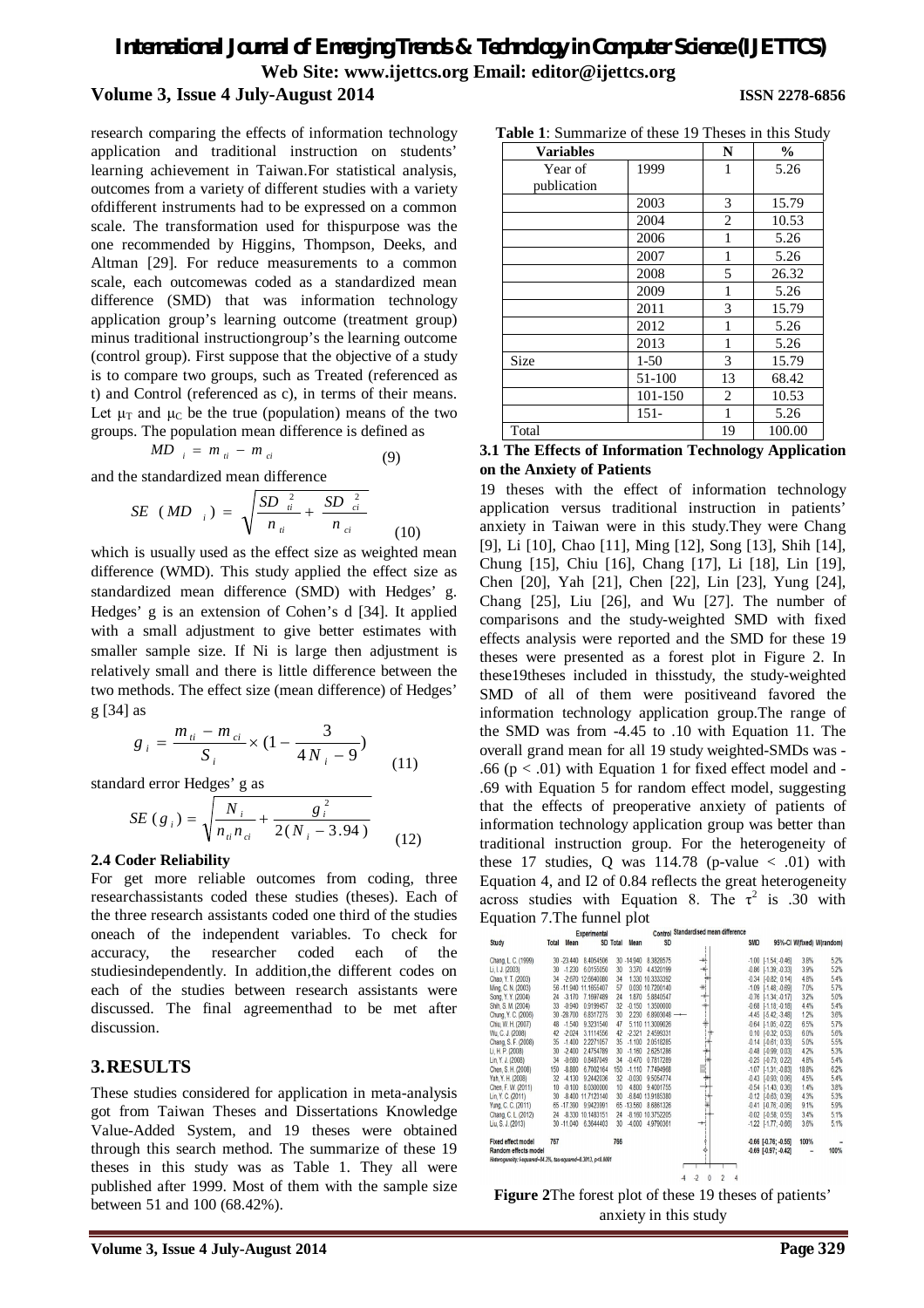with random effect model of this study was as Figure 3. Based on the result, information technology application with health education is negative with patients' anxiety





#### **3.2 The Effects of Other Therapy on the Anxiety of Patients**

This study compared the effects of information technology application on preoperative anxiety of patients with the therapy of aromatherapy, music by network meta-analysis. The network of the comparisons for the network meta-analysis was as Figure 4. There were 30 studies that discussion the effects of new therapy on preoperative anxiety of patients. 19 studies compare information technology application with tradition health education plan. 10 studies compare the therapy of music with tradition health education plan, and they included You [35], Liu [36], Peng [37], Wu [38], Chen [39], Ni [40], Hsiao [41], Su [42], Wang [43], and Hu [44]. 1 study compared the therapy of aromatherapy with tradition health education plan, and it is Wang's study [45]. The result of network meta-analysis that base on tradition health education plan was as Figure 5. The τ2 is 10.31, the I2 is 52.70%, and Q is 57.04 (p-value < 0.01). It could find that the effects of music therapy was better than others(SMD=-5.42), and information technology application (computer) was the second (SMD=-4.10).



**Figure 4** Network of the comparisons for the network meta-analysis

| <b>Treatment</b>                                      | <b>Random Effects Model</b> | 95%-CI<br>SMD                                                                                     |
|-------------------------------------------------------|-----------------------------|---------------------------------------------------------------------------------------------------|
| Aromatherapy<br>Computer<br><b>Music</b><br>Tradition |                             | $-0.19$ $[-6.51; 6.13]$<br>$-4.10$ [ $-6.78$ ; $-1.41$ ]<br>$-5.42$ [ $-8.81$ ; $-2.03$ ]<br>0.00 |
|                                                       |                             |                                                                                                   |
|                                                       | 5<br>-5<br>O                |                                                                                                   |
| m                                                     |                             | $\mathbf{r}$<br>$\sim$<br>$\sim$ $\sim$ $\sim$ $\sim$ $\sim$                                      |

**Figure 5** The network meta-analysis forest plot of the therapy of computer, aromatherapy, music, and tradition

# **4.DISCUSSION AND CONCLUSION**

The results of this study indicate that information technology application in health education plan had moderately effects on patients' anxiety over traditional health education plan in Taiwan. The results from this study suggest information technology application on health education is positive with patients' anxiety. This study compared the effects of traditional health education plan on preoperative anxiety of patients with the therapy of information technology application, music, and aromatherapy. It could find that the effects of music therapy were better than others, and information technology application was the second. So the effects of information technology application on preoperative anxiety of patients could be increased with the therapy of music. Although traditional health education plan that provided by nurse make some patients feel not comfortable than information technology health education plan that provided by computer. But information technology was a good tool for reduce patients' anxiety.

#### **ACKNOWLEDGEMENTS**

This study is based in part on data from Taiwan Theses and Dissertations Knowledge Value-Added System that provided by National Central Library (NCL) in Taiwan. The interpretation and conclusions contained herein do not represent those of Taiwan Theses and Dissertations Knowledge Value-Added System or National Central Library.

#### **References**

- **[1]** Lewis, D., Eysenbach, G., Kukafka, R., Stavri, P. Z., &Jimison, H.,"Consumer Health Informatics: Informing Consumers and Improving Health Care," New York, NY: Springer-Verlag, pp. 239-247, 2005.
- **[2]** Boberg, E.W., Gustafson, D.H., Hawkins, R.P., Chan, C. L., Bricker, E., Pingree, S., &Berhe, H.,"Development, Acceptance, And Use Patterns Of A Computer-Based Education And Social Support System For People Living with AIDS HIV Infection," Computers in Human Behavior, 11(2), pp. 289-311, 1995.
- **[3]** Kaufman, D. R., Patel, V. L., Hilliman, C., Morin, P. C., Pevzner, J., Weinstock, R. S., Goland, R., Shea, S., &Starren, J.,"Usability In The Real World: Assessing Medical Information Technologies In Patients' Homes," Journal of Biomedical Informatics, 36(1-2), pp. 45-60, 2003.
- **[4]** Stoop, A.P., Van'tRiet, A., & Berg, M.,"Using Information Technology For Patient Education: Realizing Surplus Value?"Patient Education and Counseling, 54(2), pp. 187-195, 2004.
- **[5]** Liddy. C., Dusseault. J. J., Dahrouge, S., Hogg, W., Lemelin, J., & Humber, J.,"Tele homecarefor Patients with Multiple Chronic Illnesses: Pilot Study," Canadian Family Physician, 54(1), pp. 58- 65, 2008.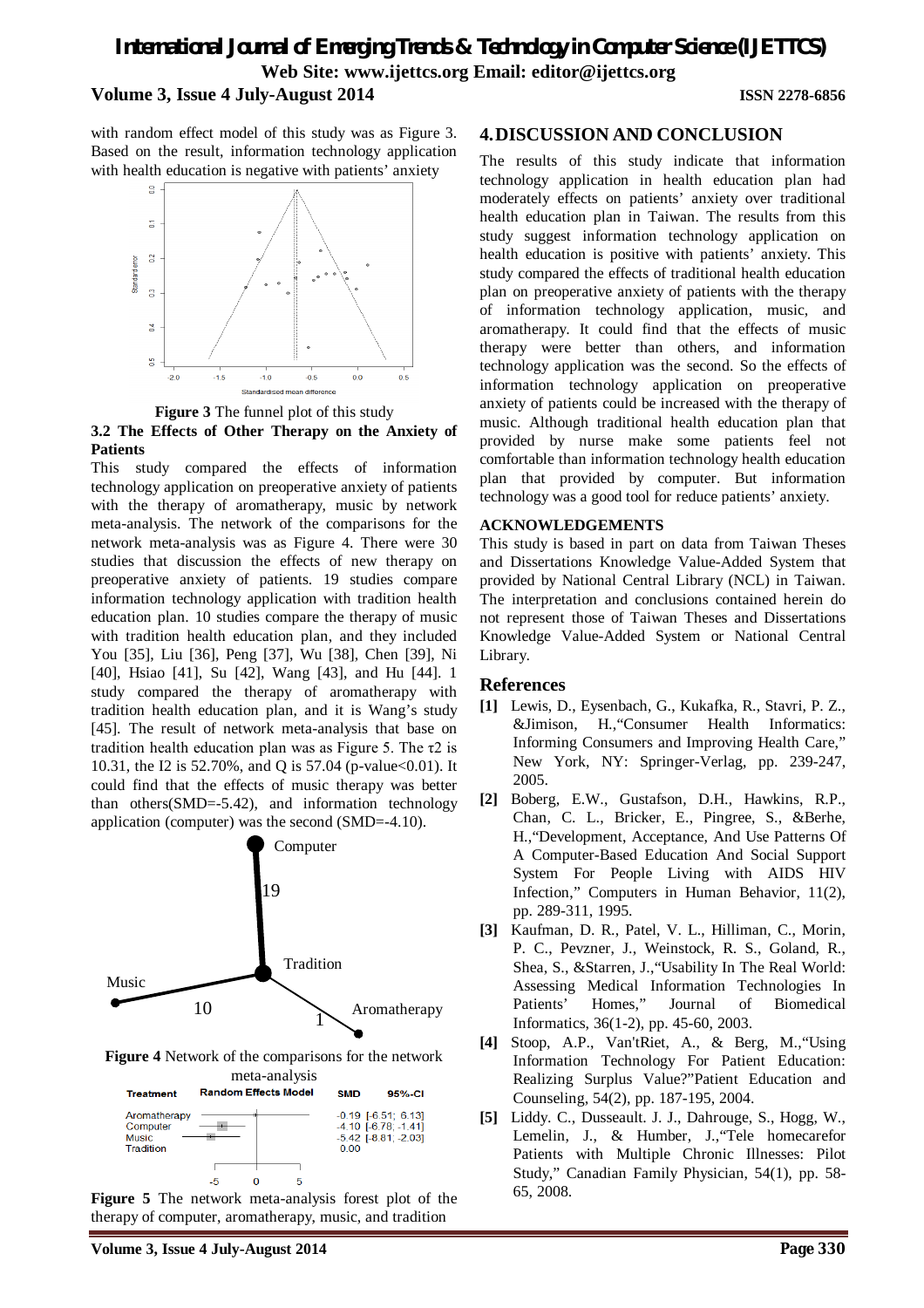# *International Journal of Emerging Trends & Technology in Computer Science (IJETTCS)* **Web Site: www.ijettcs.org Email: editor@ijettcs.org**

#### **Volume 3, Issue 4 July-August 2014 ISSN 2278-6856**

- **[6]** Karsh, B.,"Beyond Usability: Designing Effective Technology Implementation Systems To Promote Patient Safety,"Quality and Safety in Health Care, 13(5), pp. 388-394, 2004.
- **[7]** Davis, F. D,"Perceived Usefulness, Perceived Ease of Use, And User Acceptance of Information Technology," MIS Quarterly, 13(3), pp. 319-340, 1989.
- **[8]** Chau, P. Y. K. & Hu, P. J.,"Examining a Model of Information Technology Acceptance by Individual Professionals: An Exploratory Study." Journal of Management Information Systems, 18(4), pp. 191- 229, 2002.
- **[9]** Chang, L. C.,"The Effects of Systematic Nursing Instruction on Knowledge and Anxiety in Mothers with Infants Operated for Congenital Heart Disease," Master's Theses of National Taiwan University, Department of Nursing, 1999.
- **[10]** Li, I. J.,"The Effect of Home Care Supervision on the Knowledge and Anxiety of Mothers with Very Low Birth weight Babies who Have Complications," Master's Theses of National Taiwan University, Department of Nursing, 2003.
- **[11]** Chao, Y. T.,"Effects Of Video-Based Antenatal Education forPlanned Cesarean Birth," Master's Theses of National Defense Medical Center, School of Nursing.
- **[12]** Ming, C. N.,"The Study on the Influences of the Health Education Instructions on the Anxiety Degree, Knowledge, and Belief of the Mothers whose Newborn Baby Failed in First Hearing Screening Test," Master's Theses of National Taiwan Normal University, Department of Health Promotion and Health Education, 2003.
- **[13]** Song, Y. Y.,"Effects of Video-Based Nursing Education for Women Undergo Hysterectomy," Master's Theses of National Defense Medical Center, School of Nursing.
- **[14]** Shih, S. M.,"Evaluating the Effects of a pre-Anesthesia EducationProgram for Spinal Surgery Patients with General Anesthesia," Master's Theses of Taipei Medical University, Graduate Institute of Biomedical Informatics, 2004.
- **[15]** Chung, Y. C.,"Effectiveness of Multimedia Interactive Nursing Intervention on Decision Making, Uncertainty And Quality Of Life Of Patients With End-Stage Renal Disease," Master's Theses of Fooyin University, Department of Nursing, 2006.
- **[16]** Chiu, W. H.,"The Effectiveness of Case management Style for the Twin Pregnancy Women," Master's Theses of National Taipei University of Nursing and Health Sciences, Department of Nursing, 2007.
- **[17]** Chang, S. F.,"Effect of Two Kinds Of Health Education For Circumcision On Mother's Knowledge,Anxiety,Days For Follow-Up ,And Nursing Teaching Time," Master's Theses of Kaohsiung Medical University, Department of Nursing, 2008.
- **[18]** Li, H. P.,"The Effectiveness of Using Multimedia Teaching in Wound Dressing Change For Post-Operative Patients on Knowledge, Self-Efficacy and Level of Anxiety,"Master's Theses of Fooyin University, Department of Nursing, 2008.
- **[19]** Lin, Y. J.,"Comparison the Effects Of Video And Leaf On State Anxiety Of Family in ICU. Master's Theses of Tzu Chi University," Department of Nursing, 2008.
- **[20]** Chen, S. H.,"The Anxiety Effect of Different Pre-Operative Education toTotal Knee Replacement Patients," Master's Theses of I-Shou University, Executive MBA, 2008.
- **[21]** Yah, Y. H.,"Effects of Multimedia Videos on Preoperative Anxiety of Patients with Spinal Surgery," Master's Theses of Hungkuang University, Department of Nursing, 2008.
- **[22]** Chen, F. W.,"Effectiveness of the Preparation Program Video In Relieving Anxiety Level For School Aged Children Before Surgery," Master's Theses of National Taipei University of Nursing and Health Sciences, Department of Nursing, 2011.
- **[23]** Lin, Y. C.,"Impact of Individual Pre-operative Patient Education on Oral Cancer Patients' Operative Anxiety Status and Knowledge Level Following Microscopic Flap Reconstruction Surgery," Master's Theses of National Yang-Ming University, Department of Nursing, 2011.
- **[24]** Yung, C. C.,"Using Videodisc Intervention to Reduce Pre-operative Anxiety of the patient and family toward Cardiac Surgery," Master's Theses of Chang Gung University, Department of nursing, 2011.
- [25] Chang, C. L., "E-Learning Effects On Anxiety, Depression And Quality Of Life Among Mothers Of Children With Congenital Heart Disease Before And After Cardiac Surgery," Master's Theses of National Taipei University of Nursing and Health Sciences, Department of Nursing, 2012.
- **[26]** Liu, S. J.,"The Effect of Video-Based Nursing Instruction on Mothers' Anxiety and Related Knowledge Before Pediatric Cardiac Surgery," Master's Theses of Central Taiwan University of Science and Technology, Department of Nursing, 2013.
- **[27]** Wu, C. J.,"The Effects Of A Multimedia Teaching Program on Surgical Self-Efficacy, Anxiety, Pain, And Health Education Satisfaction In Gynecological Patients With Laparoscopic Surgery," Master's Theses of Fooyin University, Department of Nursing. 2008.
- **[28]** Hannafin, M., Hannafin, K., Hooper, S., Rieber, L., &Kini, A.,"Research On And Research With Emerging Technologies. In D. H. Jonassen(Ed.), Handbook of Research for Educational Communications and Technology," New York: Simon & Schuster, Macmillan, 1996.
- **[29]** Higgins, J.P.T., Thompson, S.G., Deeks, J.J., & Altman, D.G. "Measuring Inconsistency In Meta-